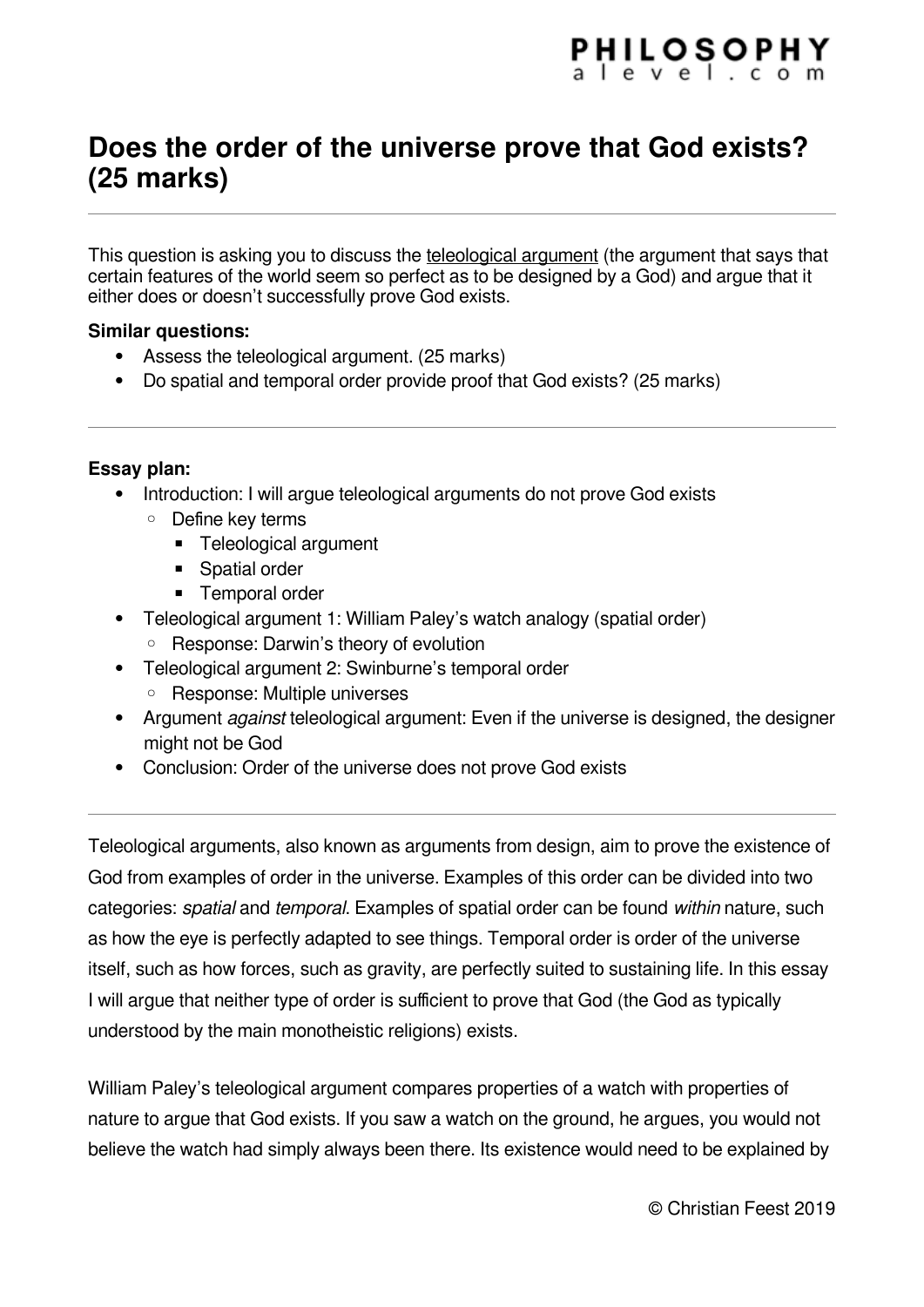some sort of intelligent design. A pebble, in contrast, does not require the same explanation of its existence. Paley argues that the difference is that a watch (unlike a pebble) is composed of many parts organised for a purpose. This, he says, is the hallmark of design. Paley then goes on to argue that there are many examples in nature of things that have many parts organised to serve a purpose. The eye, for example, is a very complex natural object that has a very clear purpose: to see. Just as the existence of the watch can only be explained in terms of a designer, so too can the eye only be explained with reference to a designer. Paley argues that this designer is God.

However, Charles Darwin's theory of evolution provides an alternative explanation of complexity within nature without a designer. The competition to survive and breed in nature means that certain advantages, features, and genetic mutations become exaggerated to adapt to the environment. This creates the appearance of design even though there is no intelligent design behind it. For example:

- A fish that can see is able to sense predators before a blind fish.
- So when a predator approaches, the seeing fish is more likely to escape and survive than the blind fish
- Because it has survived, the seeing fish is able to breed and pass on its genes for vision
- A fish that can see further than a fish that can see only a short range has an even bigger advantage

• So the fish with better vision is also more likely to survive and pass on its genes Over hundreds of millions of years, these advantages get continually exaggerated in response to the competition of the environment. This eventually produces fish with very advanced eyes that are so complex as to appear to be designed. However, this complexity is borne of necessity, rather than design. Thus Darwin's theory refutes Paley's assumption that anything that has parts organised to serve a purpose is designed.

Swinburne accepts that evolution can explain how complexity can arise within nature without a designer. He calls this spatial order. However, he argues that temporal order – the order of the laws of nature – cannot be explained in this same way. For example, the force of gravity is strong enough such that it keeps the moon in orbit around the earth and the earth in orbit around the sun. But the laws of nature have not evolved the same way fish eyes have, they just are. But if gravity had the opposite effect – it repelled objects, say – then planets would never be able to form and therefore life wouldn't be able to form. Swinburne argues that this